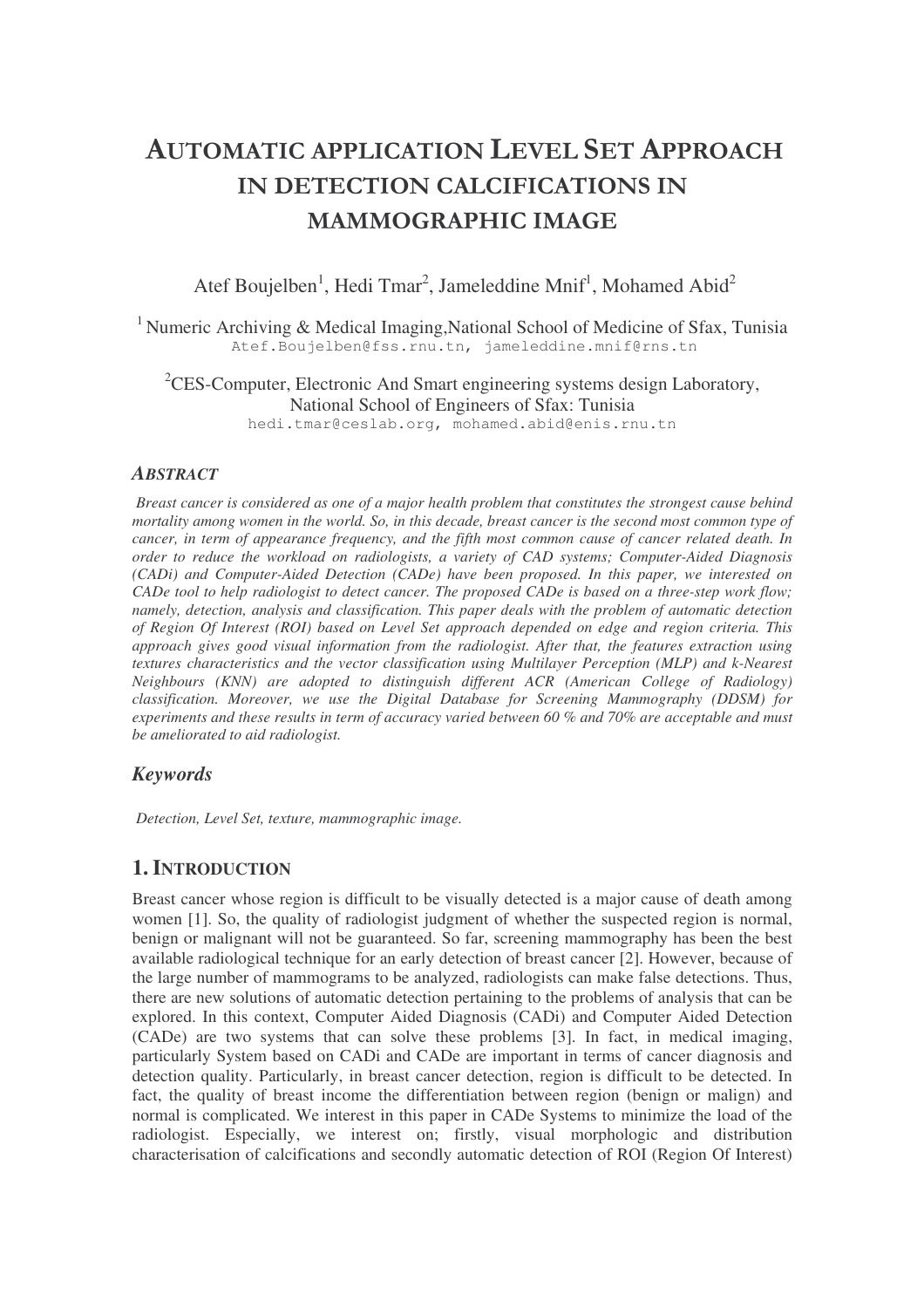composed of all distribution of calcifications. After that, we characterise ROI by using statistical Method of Gray Level Co-occurrence Matrix (GLCM) to have decision. In this context, the texture analysis is used to distinct the ACR (American College of Radiology) classifications.

In this paper, we include detection of ROI approach in the process of mammograms diagnosis. The main purpose of this work is the elaboration of a CADe to reach an automatic identification of ROI and contribute to a better quality of analysis. Firstly, we show why and how to adapt Level Set-based approach in the case of detection. Secondly, we study the performance of texture features in a mammogram diagnosis process.

The remainder of this paper is organized as follows. Section 2 describes the state of the art in the detection methods. Then, section 3 presents method of image-processing, automatic initialization and an adaptation of Level Set approach in segmentation particularly in case of breast cancer detection. Next, section 4 presents the adopted method for analysis basing in texture features extraction. Afterwards, section 5 presents the results, in ACR classifications, obtained by the proposed scheme. Lastly, section 6 gives some concluding remarks and draws some future perspectives.

# **2. STATE OF THE ART:**

The identification of breast region is important to improve the analysis process. So, microcalcification and macro-calcifications appear in mammograms with different shape characteristics and distribution. Thus, detecting the region can give an idea about the nature of diagnosis. However, in the past several years there has been tremendous evolution in mammography process. In this context, two approaches are used in the literature: automatic detection and region segmentation. Concerning detection, Torrent et al. [4] presents a comparison of three algorithms for segmenting fatty and dense tissue in mammographic images. The first algorithm is a multiple thresholding algorithm based on the excess entropy, the second one is based on the Fuzzy C-Means clustering algorithm, and the third one is based on a statistical analysis of the breast. In addition, Rangayyan et al. [5] presents a schema for the analysis of linear directional components in images by using a multi-resolution representation based on Gabor wavelets. A dictionary of Gabor filters with varying tuning frequency and orientation, which is designed to reduce the redundancy in the wavelet–based representation, is applied to the given image. The filter responses for different scales and orientation are analyzed by using the Karhunen–Loeve (KL) transform and Otsu's method of thresholding. The application of KL method is adopted to select the principal components of the filter responses, preserving only the most relevant directional elements appearing at all scales. The first N principal components, threshold are used to reconstruct the magnitude and the phase of directional components of the image by using Otsu's method. The proposed scheme is applied to the analysis of asymmetry between left and right mammograms. In this context, another method based on multiresolution approach to the computer aided detection of clustered microcalcifications in digitized mammograms based on Gabor elementary functions is illustrated in [6]. To extract micro-calcifications characteristics a bank of Gabor functions with varying spatial extent and tuned to different spatial frequencies is used. Firstly, results show that most micro-calcifications, isolated or clustered, are detected and secondly the classification is illustrated by an Artificial Neural Network with supervised learning. On the other hand, Thangavel et al. [7] present an Ant Colony Optimization (ACO) and Genetic Algorithm (GA) for the identification of suspicious regions in mammograms. The proposed method uses the asymmetry principle (bilateral subtraction): strong structural asymmetries between the corresponding regions in the left and right breasts are taken as evidence for the possible presence of micro-calcifications in that region. Bilateral subtraction is achieved in two steps: first, mammograms images are enhanced using median filter, then pectoral muscle region is removed and the border of the mammogram is detected for both left and right images from the binary image. Further GA is applied to enhance the detected border. The figure of merit is calculated to identify whether the detected border is exact or not. So, the nipple position is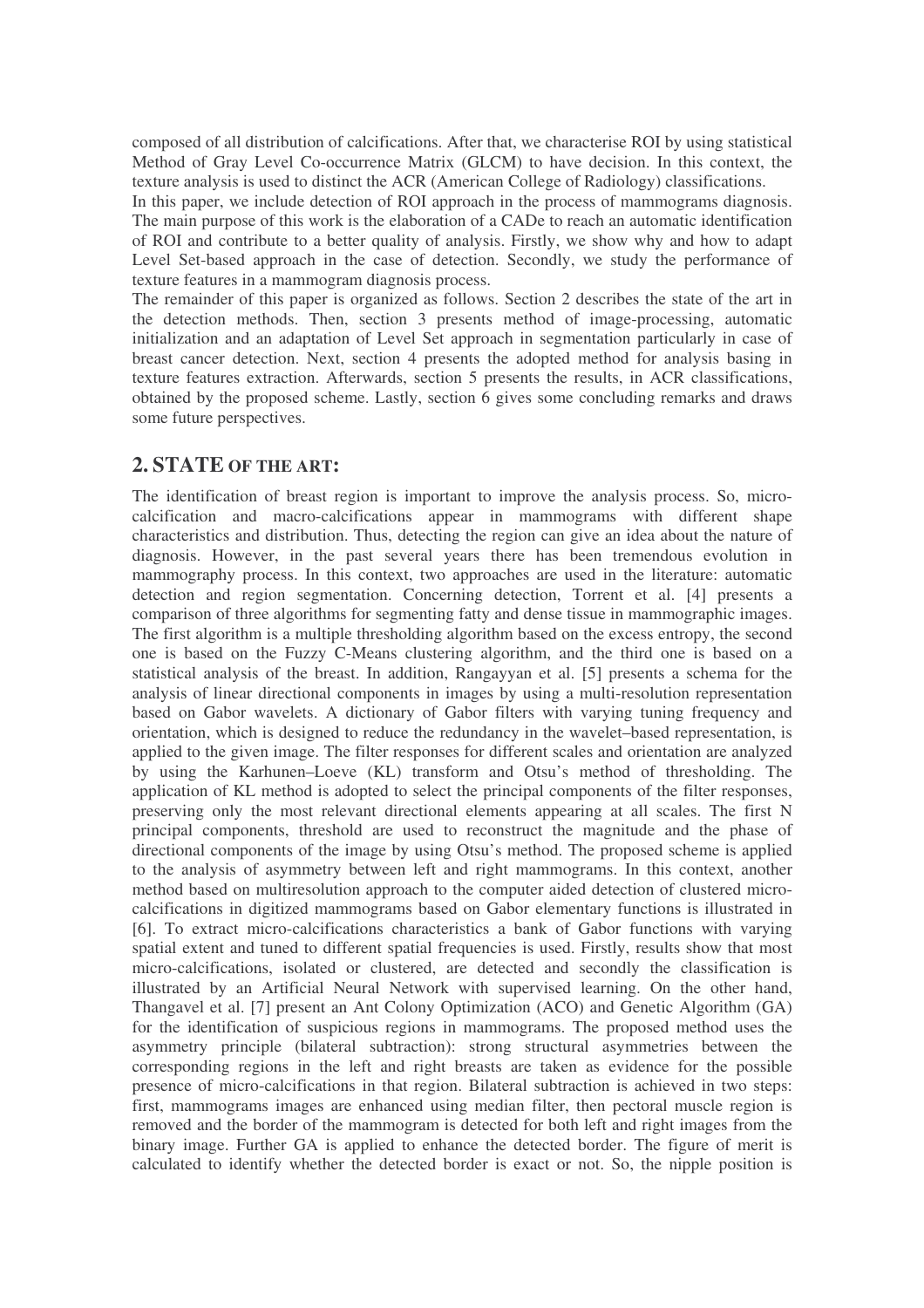identified for both left and right images using GA and ACO, and their performance is studied. Second, using the border points and nipple position as the reference of mammogram images are aligned and subtracted to extract the suspicious region. In the context of detection ROI, Schiabel et al. [8] proposed a methodology based on the Watershed transformation, which is combined with two other procedures: histogram equalization, working as pre-processing for enhancing images contrast, and a labelling procedure intended to reduce noise. However, the method based on fuzzy region growing is illustrated in [9]. The procedure starts with a seed pixel, and uses a fuzzy membership function based on statistical measures of the growing region. The results of testing with several mammograms indicate that the method can provide boundaries of tumours close to those drawn by an expert radiologist. The regions obtained preserve the transition information present around the tumour boundaries. Statistical measures computed from the resulting regions have shown the potential to classify masses and tumours as benign or malignant. In this context, fuzzy region detection is also adopted in [21]. But, Jadhav et al. [10] used statistical feature extraction method by using a sliding window analysis for detecting circumscribed masses in mammograms. This procedure is implemented by taking into account the multi-scale statistical properties of the breast tissue, and succeeds in finding the exact tumour position by performing the mammographic analysis using first few moments of each window. We have demonstrated that fast implementation in both feature extraction and neural classification module can be achieved. However, Tweed et al. [11] present an algorithm that selects ROI containing a tumour, based on the combination of a texture and histogram analysis. The first analysis compares texture features extracted from different regions in an image to the same features extracted from known timorous regions. The second analysis detects the ROI with two thresholds computed from the histograms of known timorous masks. So, the texture analysis is also used in [12][29]. Nevertheless, a system processes for the mammograms in several steps is adopted in [13]: first, the original picture is filtered with contrast shape which is sensitive to micro-calcifications. Then, authors enhance the mammogram contrast by using wavelet-based sharpening algorithm. Afterwards, present to radiologist for visual analysis, such a contrast-enhanced mammogram with suggested positions of micro-calcifications cluster. However, a multi-resolution representation of the original mammogram is obtained using a linear phase non-separable 2-D wavelet transform which is adopted in [14]. This is chosen for two reasons: first, it does not introduce phase distortions in the decomposed images and second, no bias is introduced in the horizontal and vertical directions as a separable transform would. Authors used coefficients of the analysis low pass filter. Then a set of features are extracted at each resolution for every pixel. After that, detection is performed from the coarsest resolution to the resolution using binary tree classifiers. This top-down approach requires less computation by starting with the least amount of data and propagating detection results to finer resolutions. In addition, wavelet coefficients describe the local geometry of an image in terms of scale and orientation apart from being flexible and robust with respect to image resolution and quality [15]. In this context, wavelet coefficients are also adopted in [16]. In addition, Marti et al. [12] propose a supervised method for the segmentation of masses in mammographic images. Based on the active region approach, an energy function which integrates texture, contour and shape information is defined. Then, pixels are aggregated or eliminated to the region by optimizing this function allowing the obtention of an accurate segmentation. The algorithm starts with a selected pixel inside the mass, which has been manually selected by an expert radiologist.

Recently, explicit and implicit methods of deformable model are used in different applications [17]. In this context, for breast cancer detection, Ferrari et al. [18] used a traditional active deformable contour model (Snake) to limit the breast in the image. To injure the problem of initialization, they used an adaptative thresholding. For another need, particularly the elimination of the pectoral muscle, Boucher et al. [19] used the snake and Ball et al. [20] used the Narrow Band level set methodology with an adaptative segmentation threshold controlled by a border complexity term.

An overview of the literature shows that many other methods of segmentation and identification are used to detect ROI [30]. In this paper, we propose method based on Level Set approach, an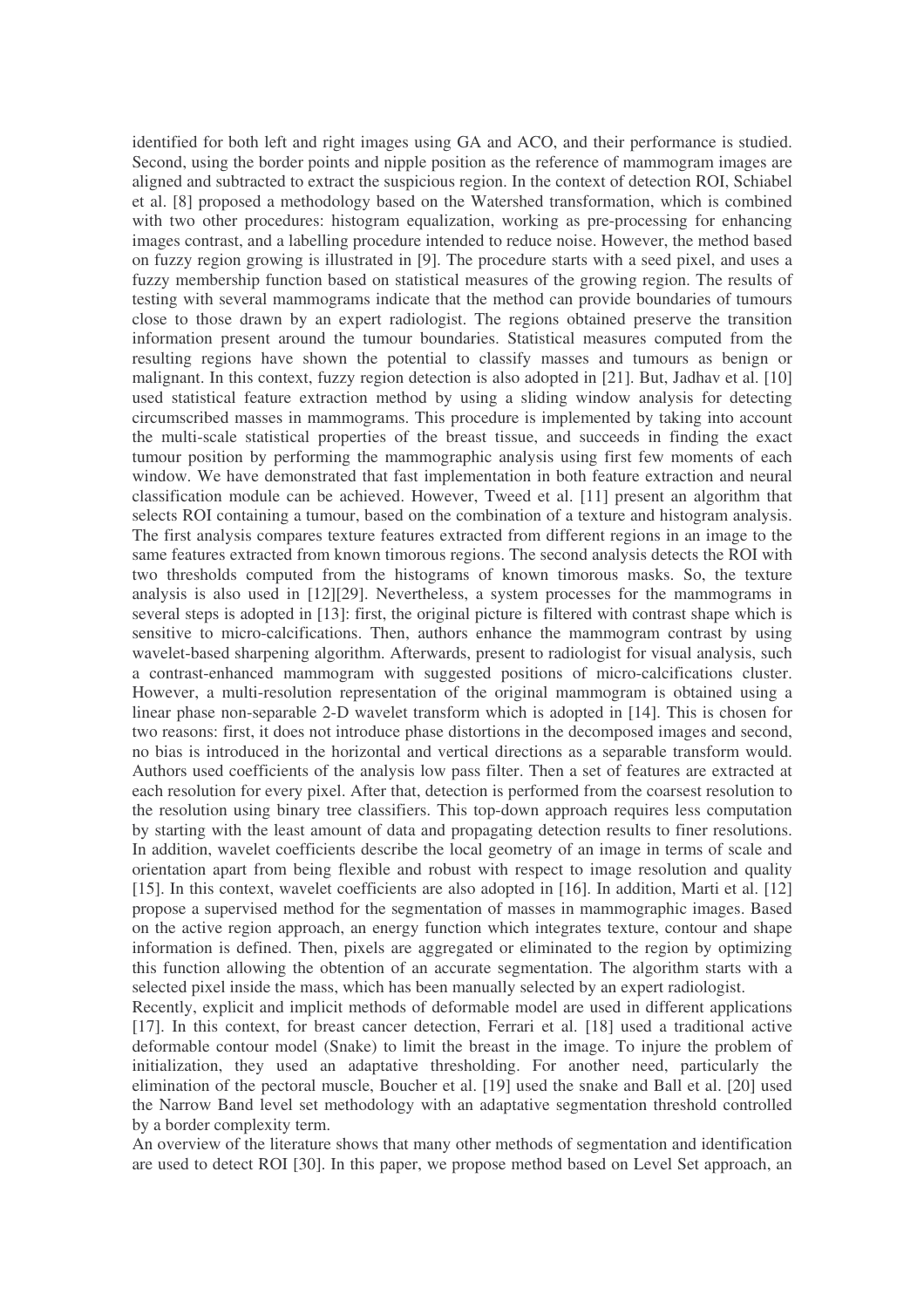implicit method of deformable model, which includes edge and region proprieties. So, in the Level Set approach, two major problems are usually discussed in the bibliographies: initialization and evolution function which is the point of interest in the next section.

# **3. MICROCALCIFICATIONS DETECTION:**

In this section, we show how to adopt region and edge criteria in Level Set approach detection to characterize shape of calcifications. However, before the automatic initialization which we can start Level Set method, we extract breast in the mammographic image to eliminate noise causes with DDSM (Digital Database for Screening Mammography) images.

## **3.1 Breast extraction:**

To identify the breast region, we used successive steps given by the block diagram shown at figure 1. In this section a short description of each step is presented.



Figure 1. Block diagram of breast region extraction.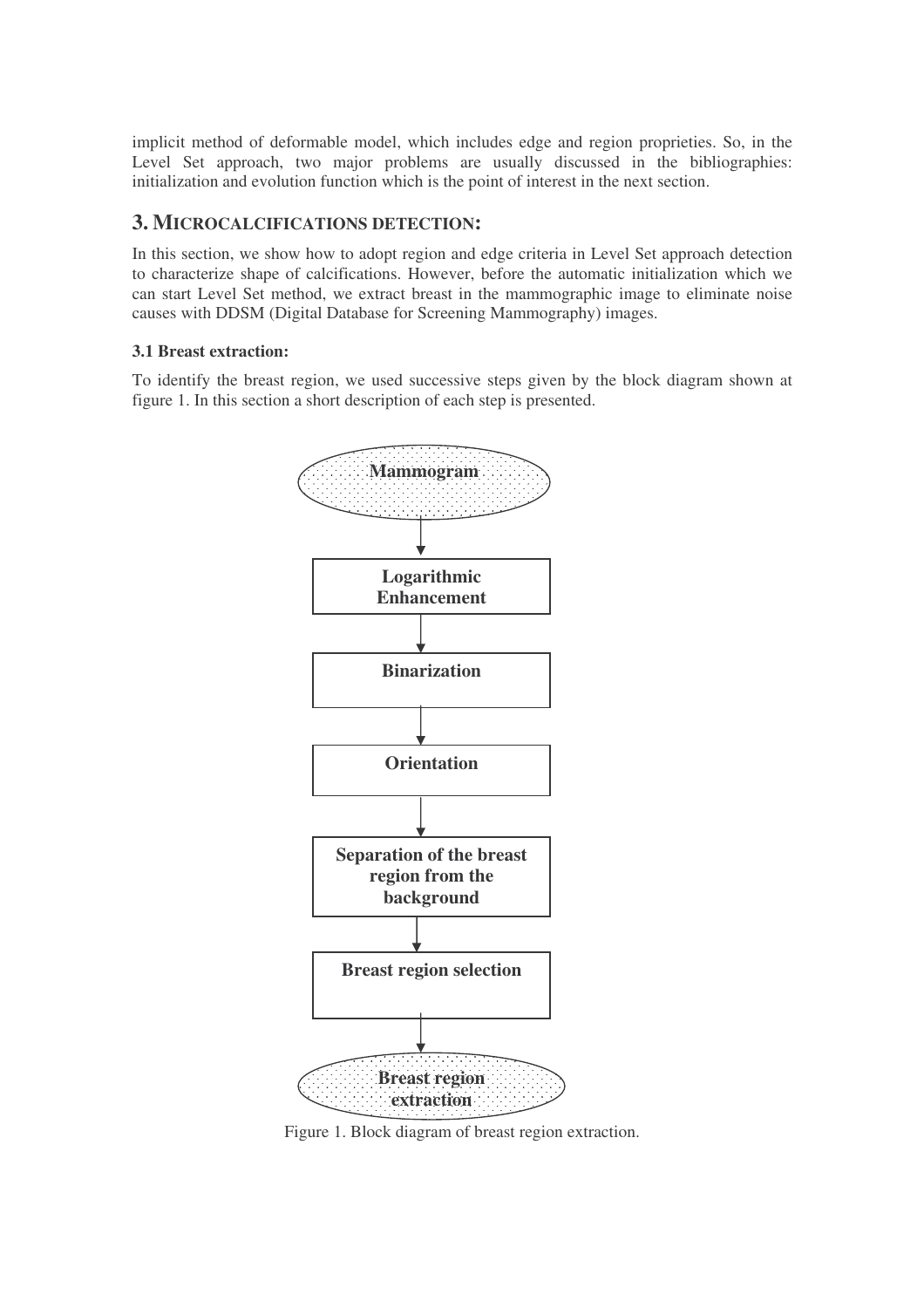In the following subsections we will illustrate each stage included in the pre-processing procedure.

#### **3.1.1 Logarithmic enhancement**

In mammography, the application of the logarithmic transform to the whole image significantly enhances the contrast of the regions near the breast boundary in mammograms, which are characterized by low density and poor definition of details [32][33]. In our approach the logarithmic transform of pixel  $I(x,y)$  has the form:

$$
G(x, y) = (c * log(I(x, y) - s_{min} + 1)) + 1
$$
\n(1)

Where c is a normalization factor following by:

$$
c = \frac{-2}{\log(s_{\max} - s_{\min} + 1)}\tag{2}
$$

- Smin and Smax are the minimum and the maximum pixel values of the input image.
- $G(x, y)$  is the transformed pixel.



 $(a)$  (b) Figure 2. Logarithmic enhancement result: (a) original image; (b) enhanced image.

The objective of application logarithmic transformation to the mammogram image is to determine an approximate breast contour as close as possible to the true breast boundary. We show in figure 2 an example of Logarithmic enhancement. The next step is the binarization which is the point of interest in the next sub-section.

#### **3.1.2 Binarization**

In this step, we use an automatic thresholding method to obtain a binarization of the enhanced image. In this context, we used three thresholding methods for applying on each image in order to choose the best: the maximum-entropy principle [22], Otsu's method [23], and a method based on the maximum correlation criterion [33]. After application of each method, we found that the best result was given by Otsu's method. In figure 3, we present an example of the result of binarization given by each method mentioned above.



Figure 3. Binarization result: (a) Enhanced image; (b) Otsu'method; (c) Maximum-entropy principle method; (d) Maximum correlation criterion method.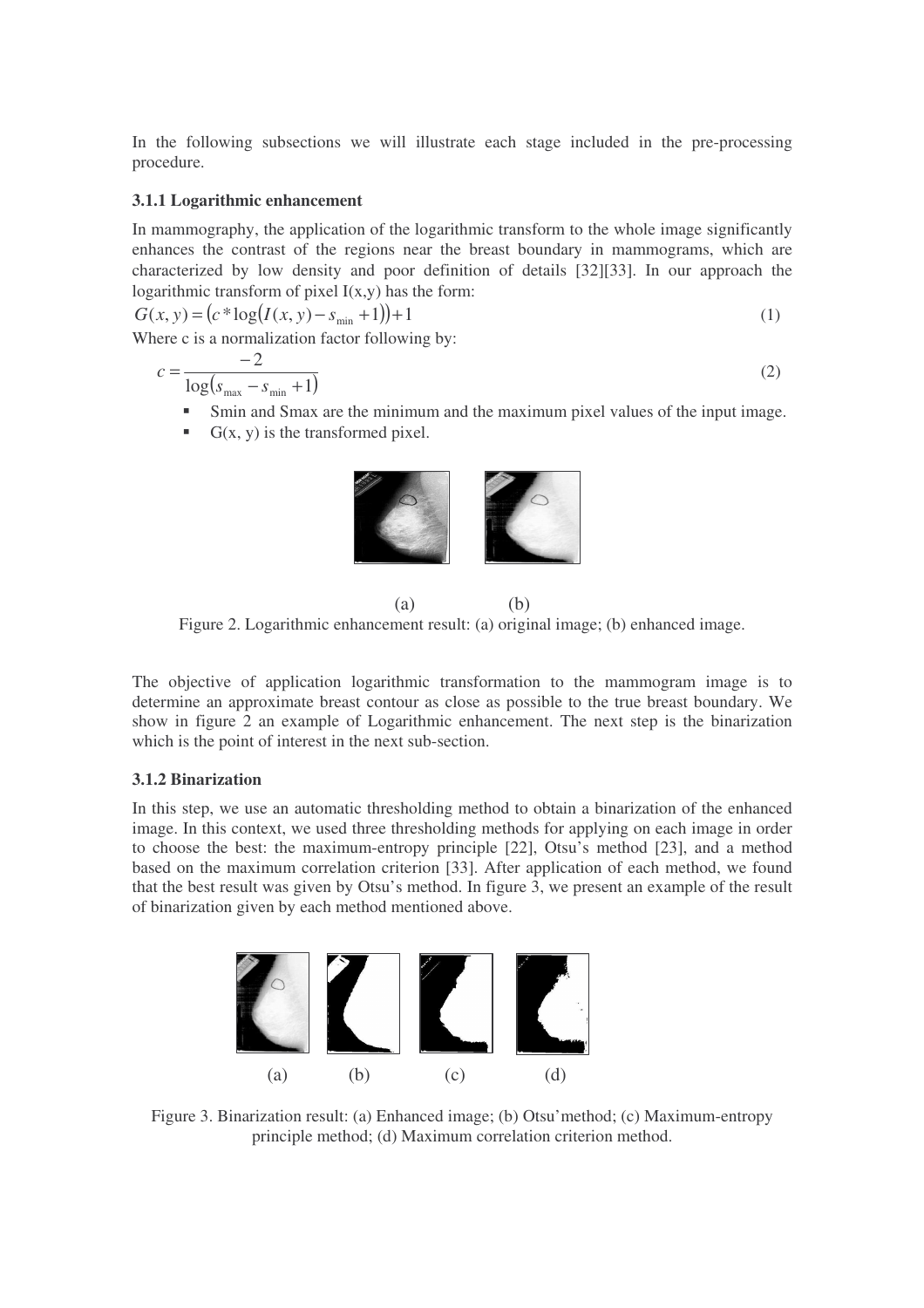#### **3.1.3 Orientation**

This step permits to identify the orientation of the breast region. For that, we divide the image into two equal parts (figure 4) and we calculate the number of pixels of each part: if number of white pixels is big in left part, the direction of breast region is from left to right (respectively, if the number of white pixels is big in right part the direction of breast region is from right to left).



Figure 4. Image divided in two equal parts.

### **3.1.4. Separation of the breast region from the background**

In most images, the breast region is connected with tape artefact. For this reason, this step is used to separate the breast region from the background (tape artefact and labels). In first phase (figure  $5(a)$ ), we search the two points (A and B) that coincide with the breast region: we take two parts from the mammogram image; a part at the top and another part at the bottom of the image (each part have as height the 1/12 of the image height). We travel the image vertically (from top to bottom); we start from the beginning of the image and we check if all pixels are white. We stop when we encounter the first black pixel, that is the searched point (noted A). Similarly to the research of the point B, except that we cross the image inversely (bottom to top).



Figure 5. Separation of the breast region from the background: (a) Identification of top and bottom points; (b) Drawing of two lines for separation; (c) Using of the Connected Component Labelling algorithm.

In a second phase, after the localisation of two points, we draw two lines: the first point is between the beginning of the image (from left to right or from right to left) and the point A while the second is between the beginning of the image and the point B (figure 5(b)). Finally, we use the connected component labelling algorithm [25] to divide the binary image into different labels (figure 5c)).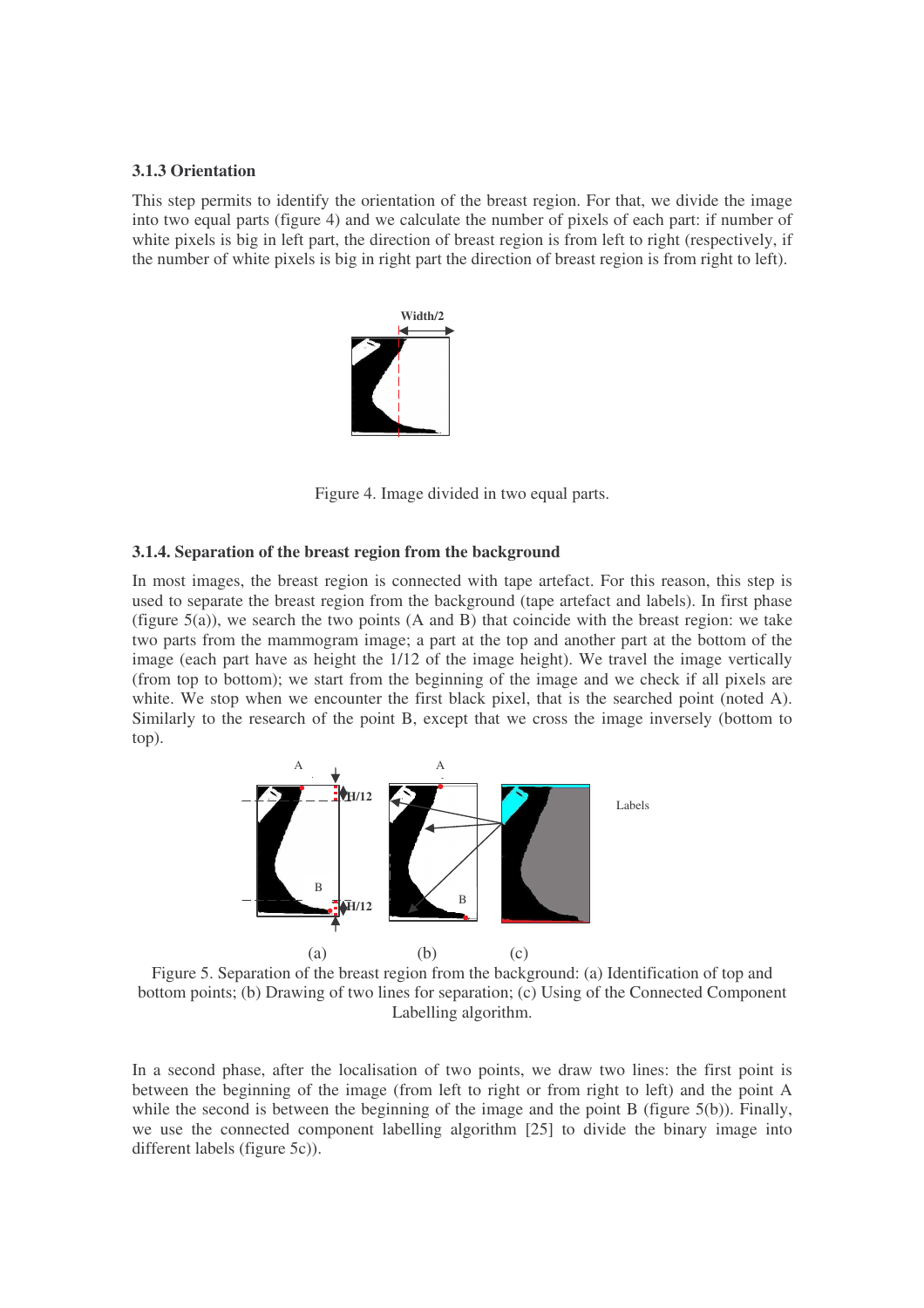#### **3.1.5 Breast region selection**

Looking at the image generated by the last step, we note that breast region has the largest area. For this raison, we use the area criteria to select the label that represents the breast region and to eliminate the unlikely labels (tape artefacts and high intensity labels). Finally, to obtain the effective breast region, the result of this step was multiplied with the original mammogram. Figure 6 shows, with details, the results of the various steps in the breast extraction stage.



Figure 6. Breast region extraction: (a) Original image; (b) Logarithmic enhancement; (c) Binarization with Otsu's thresholding; (d) Separation of the breast region; (e) Selection of the largest label; (f) Final result of breast extraction.

# **3.2 Adaptation Level set Approach in detection of ROI:**

In level set approach, there are two aspects of research which are the initialization and the function of evolution. So, Level Set is a method which studied evolution of the curve and surfaces [26]. The points defining this interface will move towards the normal at a speed F according to the following equation:

$$
\frac{\partial \epsilon(\mathbf{r})}{\partial \mathbf{r}} = \mathbf{F} \, \overrightarrow{N} \tag{3}
$$

 $\vec{N}$ : Normal with the curve

F: Speed term depending on the curve

The parametric curve  $C(t)$  is recovered by the detection of the level zero of, respectively, the function F evolves and moves according to:

$$
\frac{\partial c(t)}{\partial t} = F\| |\nabla \varphi||
$$

(4)

(5)

(6)

The evolution of this function depends on an initial curve  $\phi$ 0. In this case two aspect of research: initialization and the function F. Generally [6][27], speed F depends on three terms: firstly on the local curve in each point (pondered with  $\varepsilon$ ), term dependent on the image (pondered with  $\beta$ ) and a constant term (pondered with  $v$ ). The evolution of interface is given by the following equation:

 $\frac{\partial \varepsilon(t)}{\partial t}$  = ε\*g(I)||∇φ||-β\*∇g(I)||∇φ||+υ\*g(I)||∇φ|| Where: I is the point  $(i, j)$  of image matrix  $s, \beta, \nu \in [0, 1]$ <br> $g(I) = \frac{1}{1 + ||\nabla I||}$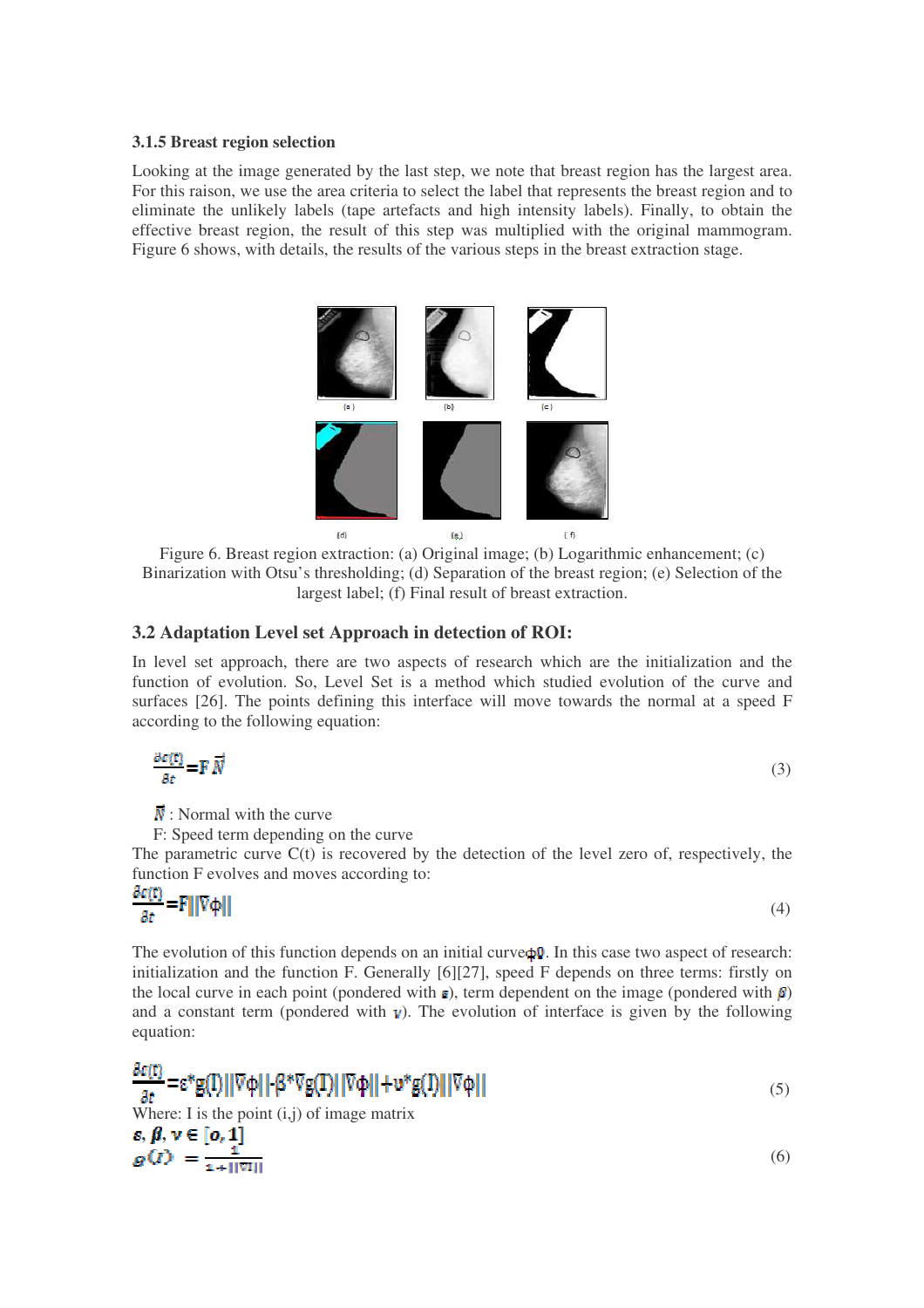To minimize the temporal complexity of this equation, we adopt the Narrow Band and Fast Marching method in implementation. Narrow band consists of computing Level Set on evolution from contour for early inside and outside near the Level Set zero [28]. We use this approach for two reasons; firstly, to optimize time computation efficiency for numerical calculus Level set method. Secondly, in general, regions in breast are difficult to be detected. In fact, we should focus locally near to the zero Level Set and its neighbouring Level Set because the local contour has more information significance than distant ones to get visual calcifications information to radiologist. However, to accelerate the convergence of Level Set approach, we adopt a monotonically advancing front based on Fast Marching approach [28]. Its idea is if  $T(x,y)$  is the time at which the curve crosses the point  $(x,y)$  so the surface  $T(x,y)$  then satisfies the equation:

$$
\|\nabla \mathbf{T}\|\mathbf{F} = 1\tag{7}
$$
\nWhere:  $\mathbf{F} = \frac{1}{\mathbf{S} - \mathbf{S} \|\mathbf{V}\|}$ 

\n(8)

This equation allows a good implementation of deformable contours. Indeed, the changes of topology are managed automatically. Thus, if the image contains several objects, contour is divided during its evolution to include each object separately. Contour can also become deformed to be adjusted with complex forms, which cannot do explicit active contours (Snakes). Another positive point is that this method does not depend on initialization.

However, in the case of textured images, criteria of gradient (edge proprieties) in which depends this equation (uniformity inter-region) affected an over-segmentation. So, the presence of textures in a mammographic image generates bad results because the small areas are privileged. But one can have resorts to a measurement of containing area in order to improve the quality of calcifications detection.

In this context, region propriety is adopted firstly with the notion of image and secondly with the notion of propagation (addition of a fourth term). The evolution of interface is actually, which has ameliorated equation 5, given by the following equation:

$$
\frac{\partial \Phi}{\partial t} = \varepsilon^* g(I) ||\nabla \Phi|| \cdot \text{div} \frac{\nabla \Phi}{|\nabla \Phi|} \cdot \beta^* (\nabla g(I) ||\nabla \Phi|| + \frac{\text{Mov}(I)}{\text{Max}(I)}) + \text{u*} g(I) ||\nabla \Phi|| \cdot \theta^* \text{SkewCentralNormal}(I)
$$
\n(9)

Where:  $\theta \in [0,1]$ Max(I)=maximum of gray-level in image Moy(I)=average of gray-level 3\*3 centred in (x,y)<br>SkewCentredNormal(I) =  $\frac{\text{SkewCentral}}{\text{S}}$ (10) Max(Skewness)

The SkewCentred corresponds to the moment around the average. It measures the deviation of the distribution of the gray-level compared to a symmetrical distribution.

$$
SkewCentral = \frac{1}{2} \sum_{x} \sum_{y} (I(x, y) - Moy(x, y)) \tag{11}
$$

For a deviation to raised values, the Skewness-Centred is positive; whereas for a deviation towards low values, it is negative. In figure 7, we represent one malignant case in type ACR5 (more detail with ACR classification is showed in section 4): so we have respectively originally image in DDSM database, breast extracted, application Level Set approach in new image and ROI extracted. This figure shows the result of detection ROI, using initialization-points with maximum Gray-Level. Firstly, this result shows radiologist visually points of view in diagnostic results. In fact, using Level Set approach with an edge and a region criterion can give an idea with morphologic and distribution of calcifications. Secondly, ROI is detected automatically; a sliding windows limited with two points (P1(X-minimum, Y-maximum), P2(X-maximum, Yminimum)) of all small regions detected.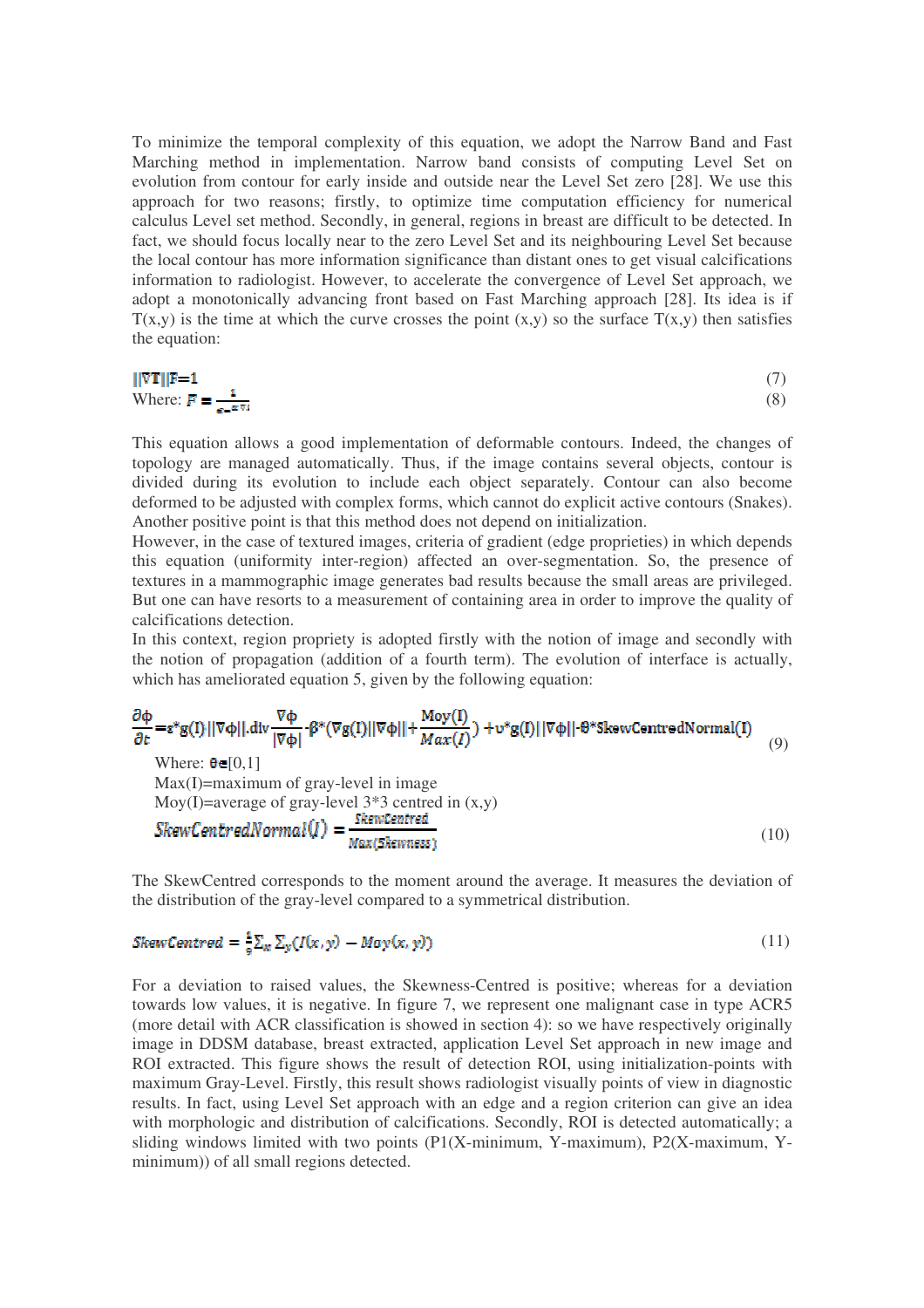

Figure 7: detection of ROI: (a) Original image in DDSM database, (b) Breast detection, (c) Level Set application with maximum gray Level initialization, (d) ROI detected.

After the ROI detection, the extraction of features is adopted in ROI: this is the point of interest that we will focus on, in the next section of this paper.

# **4. ANALYSIS OF ROI**

In the ROI detection, we use an adaptation of a Level Set Approach with an edge and a region criterion. In this section, the features extraction is illustrated on any ROI. So, ROI included all calcifications which its have different distributions and shape characteristics.

# **4.1 Calcifications characteristics:**

Calcifications have different shapes and distributions in the mammograms. So, we can distinct between macro-calcifications (Figures 8) and micro-calcifications (Figures 9).





Figure 8: Macro-calcifications types



(a) Morphologic

(b) Distributions

Figure 9: Micro-calcifications morphologic and distributions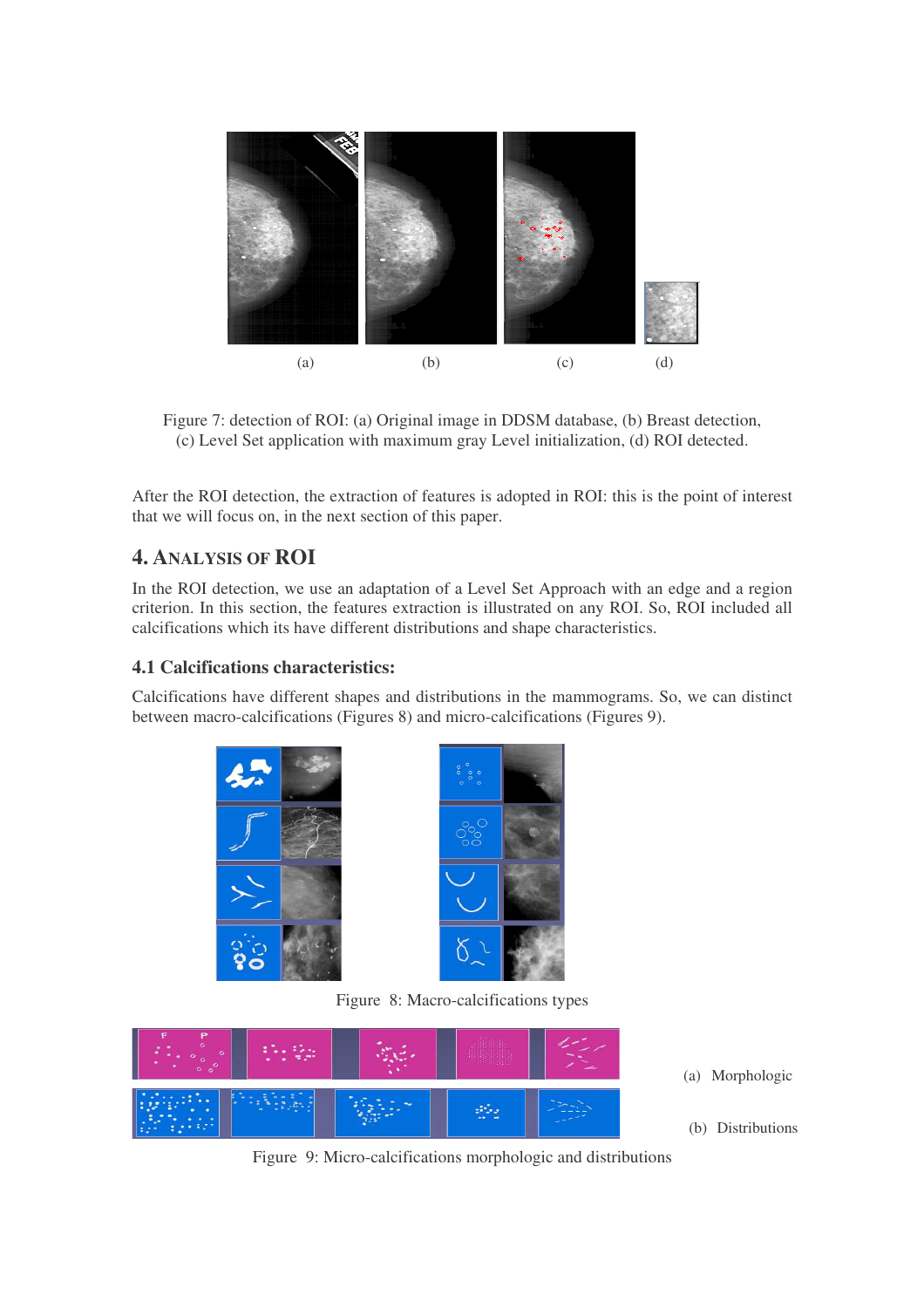In the context of calcification classification, there are five standards of assessment categories from Breast Imaging Reporting and Data System (BI-RADS):

- ACR1 (Negative): without calcifications,
- ACR2 (Benign finding): macro-calcifications without opacity or annular, lunar, vascular annular, formed a deposit of micro-calcifications,
- ACR3 (Probably benign): micro-calcifications round punctiform regular or pulverulent, very few, isolated round clusters,
- ACR4 (Suspicious abnormality): many micro-calcifications pulverulent irregular, very few polymorphic,
- ACR5 (Highly suggestive of malignancy): micro-calcifications vermicular, irregular, grouped or micro-calcifications with topography different or micro-calcifications evolutionary.

For characterization of morphological and the distribution of calcifications, we introduce a method based on texture analysis to distinct ROIs.

### **4.2 Texture analysis**

To determine morphological and distribution qualities, we adopt the texture method. In this context, a texture feature extraction, which is frequently cited in the literature, is based on the use of CGLM. Co-occurrence matrix is a second-order statistical measure of image variation. In this subsection, we detail the feature of co-occurrence approach. We represent our analysis by statistical texture. From this approach, we extract six characteristics which are defined as follows:

$$
moy = \frac{1}{N} * \sum_{x} \sum_{y} p(x, y) \tag{12}
$$

where:  $p(x,y)$  denotes the gray-level in the co-occurrences matrix.

$$
Variance = \sum_{x} \sum_{y} (x - moy)^2 p(x, y)
$$
\n(13)

$$
Energy = \sum_{x} \sum_{y} p(x, y)^2
$$
 (14)

$$
Contrast = \sum_{x} \sum_{y} (x - y)^2 p(x, y) \tag{15}
$$

$$
Entropy = -\sum_{x} \sum_{y} p(x, y) \log p(x, y) \tag{16}
$$

$$
Homogeneity = \sum_{x} \sum_{y} \frac{1}{1 + (x - y)^2} p(x, y)
$$
\n(17)

The algorithm evaluates the properties of the region in mammographic image. We investigate the performance of feature in texture from GLCM in diagnosis by using four orientations 0, 45, 90, 135. From each one, we inspect six features (then we take the average of one feature of the four orientations).

In the next section, we will show the performance of the textural vector in analyzing ROI in terms of diagnosis relevance by using kNN and MLP classifiers.

### **5. RESULTS AND DISCUSSION:**

The terminology which is used to determine the performance of a CADe System is accuracy: percentage of correctly classified cases. Because of the variation in the types of breast cancer, a large number of cases can reduce the dependency of analysis techniques versus image sets. The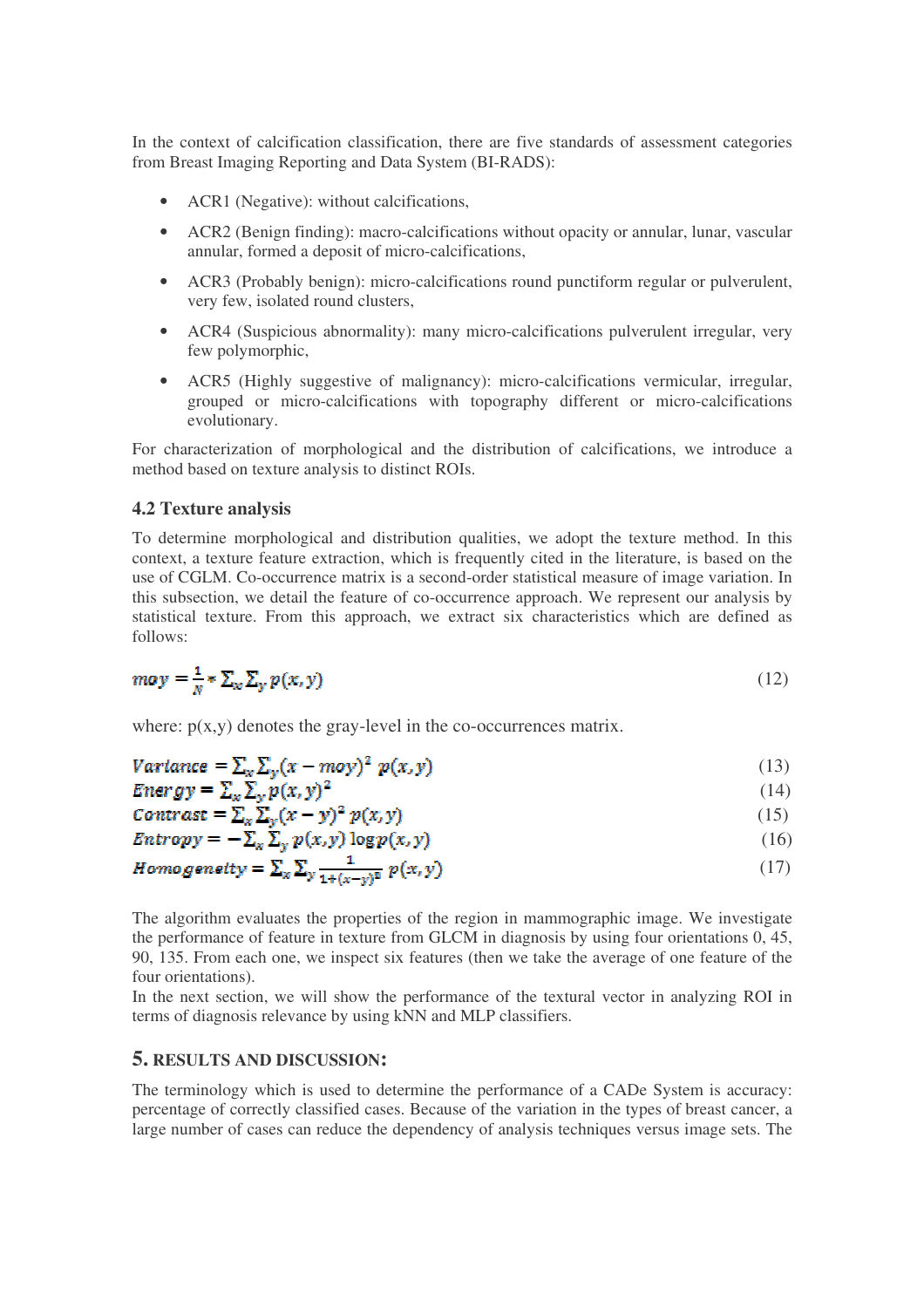performance of an algorithm is affected by the characteristics of a database like the digitization techniques which are namely pixel size, subtlety of cases, choice of training/testing subsets, etc.

# **5.1 The DDSM dataset**

The establishment of the DDSM allows the possibility of the common training and testing Dataset. The DDSM is the largest publicly available database of mammographic data. It contains approximately 2620 screening mammography cases. From the total number of mammographic images included in the DDSM database, we use 500 images decomposed with 100 in witch ACR. To make a good evaluation, we use the remaining 300 images which are divided into 60 in witch ACR.

To classify the ROI, which included calcifications distribution, detected with Level Set approach using DDSM dataset with textural-vector illustrated in the least section, one will use two classifiers which are kNN  $(K=7)$  and MLP. In the next subsection, we illustrate the results of accuracy with an analysis method.

## **5.2 Experimental results: Performance in terms of diagnosis quality**

The basic classification is based on two methods of classification KNN  $(K=7)$  and MLP as shown in Table 1. It represents the results from texture analysis in ROI detected.

|                  | <b>KNN</b> | <b>MLP</b> |
|------------------|------------|------------|
| ACR1             | 66,66%     | 65%        |
| ACR <sub>2</sub> | 70%        | 63,33      |
| ACR <sub>3</sub> | 66,66%     | 61,66      |
| ACR4             | 60%        | 60%        |
| ACR5             | 61,66      | 63,33%     |

Table 1: Results from analysis based on texture description vector

Table 1 shows the diagnostic performance from the automatic detection method using ACR classification method for diagnosis. So, in the first steps we have best visual information from the radiologist. But, in the second steps we have weak percentage of accuracy. So, the accuracy varied between 60% and 70% using KNN classifier, and, 60% and 65% using MLP classifier. This method must be ameliorated witch used as the second diagnosis reference with radiologist. However, in comparing these results with other related work, we notice the majority used two classifications categories namely malignant and benign ones.

So, in terms with accuracy the percentage of these results are not the best result compared to local works [34][35]. In this context, in [34] the result is about 94% in boundary information; and in [35] the result of accuracy is between 90% and 92% using extended Radial Distance Measure method. But, firstly we used two types of classifications namely malignant or benign and secondly, in such work, we used DDSM database but the ROI is selected from the image by fixing a rectangular box around the suspicious lesion area and the classical method of segmentation based on Sobel filter and thresholding. In the other hands, other related works are sited. In fact, Alvarenga et al. [36] obtained 88% of sensitivity (percentage of pathological ROIs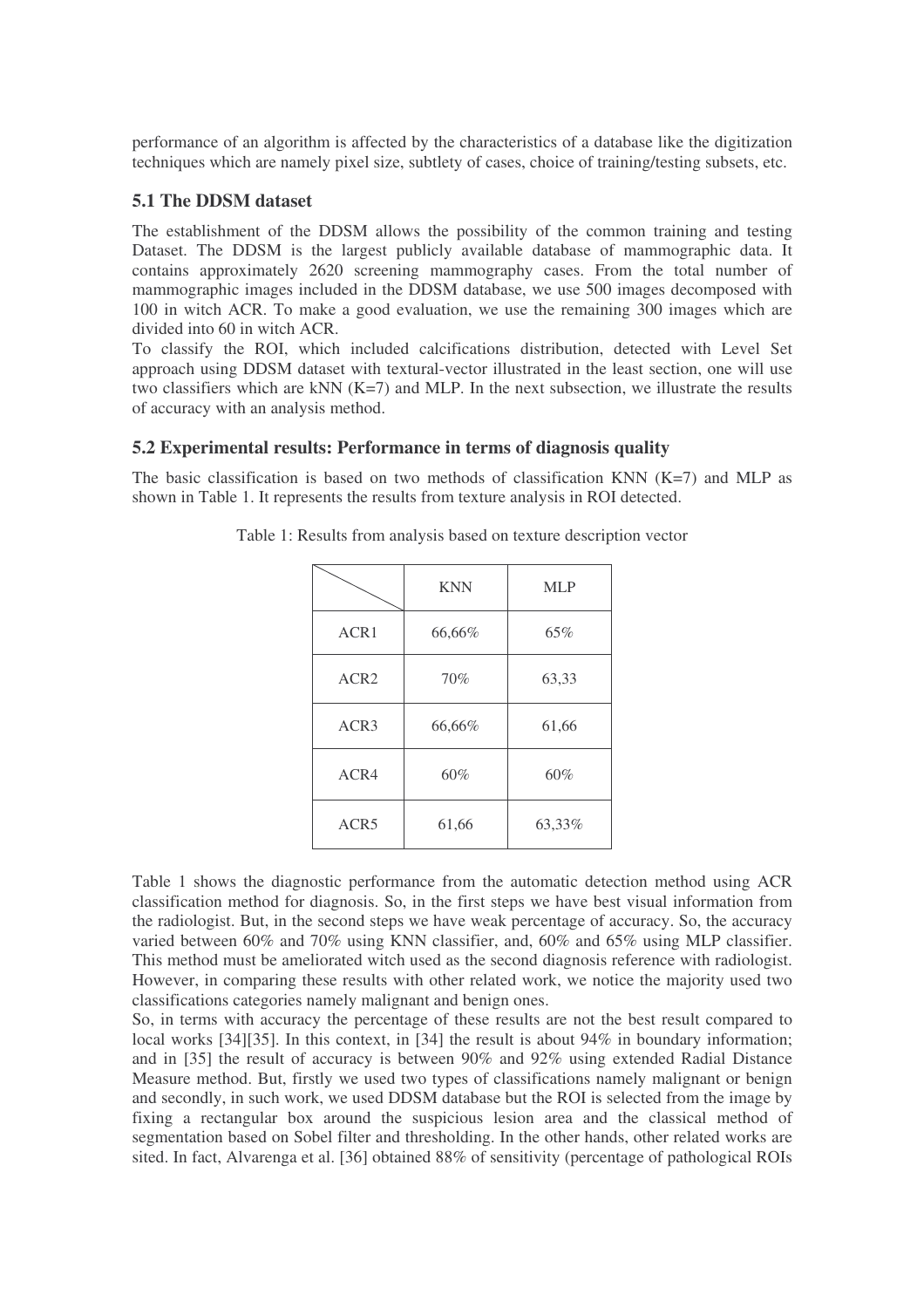which is correctly classified) and 90% of specificity (percentage of non-pathological ROIs which is correctly classified). In their experiments, they used a local images dataset and Linear Discriminant Analysis (LDA) method for classification. Additionally, Rangayyan et al. [37] have used the LDA classifier and their result reaches 95% in terms of classification accuracy. Conversely, the result of Retico et al. [38] using a MLP classifier can reach 78.1% and 79.1% in sensitivity and specificity, respectively. In the others hand, using a SVM classifier, Chang et al. [39] obtained respectively 88.89% and 92.5% in terms of sensitivity and specificity.

Yet, the characterization of mammographic masses and tumours and their classification as being benign or malignant is difficult. But, this difficulty increase witch using ACR classifications. So that, we can assume the acceptable of results especially for the nature of cases in DDSM databases witch using cases composed with 4 images can have ACR different. But these results must be ameliorated to aid radiologist.

## **6. CONCLUSION**

In this work, we attempted to improve the automatic detection ROI of in the process of breast cancer diagnosis. In this paper we introduced an adaptation of Level Set approach to detect ROI witch combining edge and region criteria. Firstly, we show a pre-processing step to eliminate noise in the DDSM images. Secondly, an automatic initialization starting with pixel having values of level of gray maximum. In fact, the point is located in the area (intra-area). Thirdly, Level Set is propagated and adapted locally inside the area and will be blocked in the edges to determine morphologic of calcifications. This result give a good visually information to radiologist. Finally, to determine the distribution of calcification, an automatic detection of ROI is adopted with showing small-windows included all calcifications. However, the detection of ROI is the first step of CADe system followed by the analysis steps, using texture approach, and classifications steps, using KNN and MLP classifiers. The results obtained are encouraging, but we can ameliorate classifications steps by using the advantages of Bayesian-Network which we can integrate private information of patients.

### **REFERENCES**

- [1] R. Nishikawa, (2007) "Current status and future directions of computer-aided diagnosis in mammography". In Computerized Medical Imaging and Graphics, vol 31, pp 224-235, 2007.
- [2] M. Siddiqui, M. Anand & N. Muthur, (2005) "Biomonitoring of organochlorines in women with benign a malignant breast disease". Environmental Research, Tech Rep, pp 250-257, 2005.
- [3] R.M. Rangayyan, F.J. Ayres & J.E.L. Desautels, (2007) "A review of computer-aided diagnosis of breast cancer: Toward the detection of subtle signs". In Journal of the Franklin Institute, vol. 344, no. 3, 2007, pp. 312-348.
- [4] A. Torrent, A. Bardera, A. Oliver, J. Freixenet, I. Boada, M. Feixes, R. Marti, X. Llado, J. Pont, E. Perez, S. Pedraza, J. Marti, & E.A. Krupinski, (2008) "Breast Density Segmentation: A Comparison of Clustering and Region Based Techniques". Springer-Verlag Berlin Heidelberg IWDM 2008, pp. 9–16, 2008.
- [5] R.M. Rangayyan, R.J. Ferrari, J.E.L. Desautels & A.F. Frere, (2000) "Directional Analysis of Images with GaborWavelets". In XIII Brizilian Symposium on Computer Graphics and Image Processing, 2000.
- [6] E. Catanzariti, M. Ciminello & R. Prevete, (2003) "Computer aided detection of clustered microcalcifications in digitized mammograms using Gabor functions". In IEEE Image Analysis and Processing, pp 266-270, 2003.
- [7] K. Thangavel & M. Karnan, (2005) "Computer Aided Diagnosis in Digital Mammograms: Detection of Micro-calcifications by Meta Heuristic Algorithms". In GVIP Journal 5(7), pp 41–55, 2005.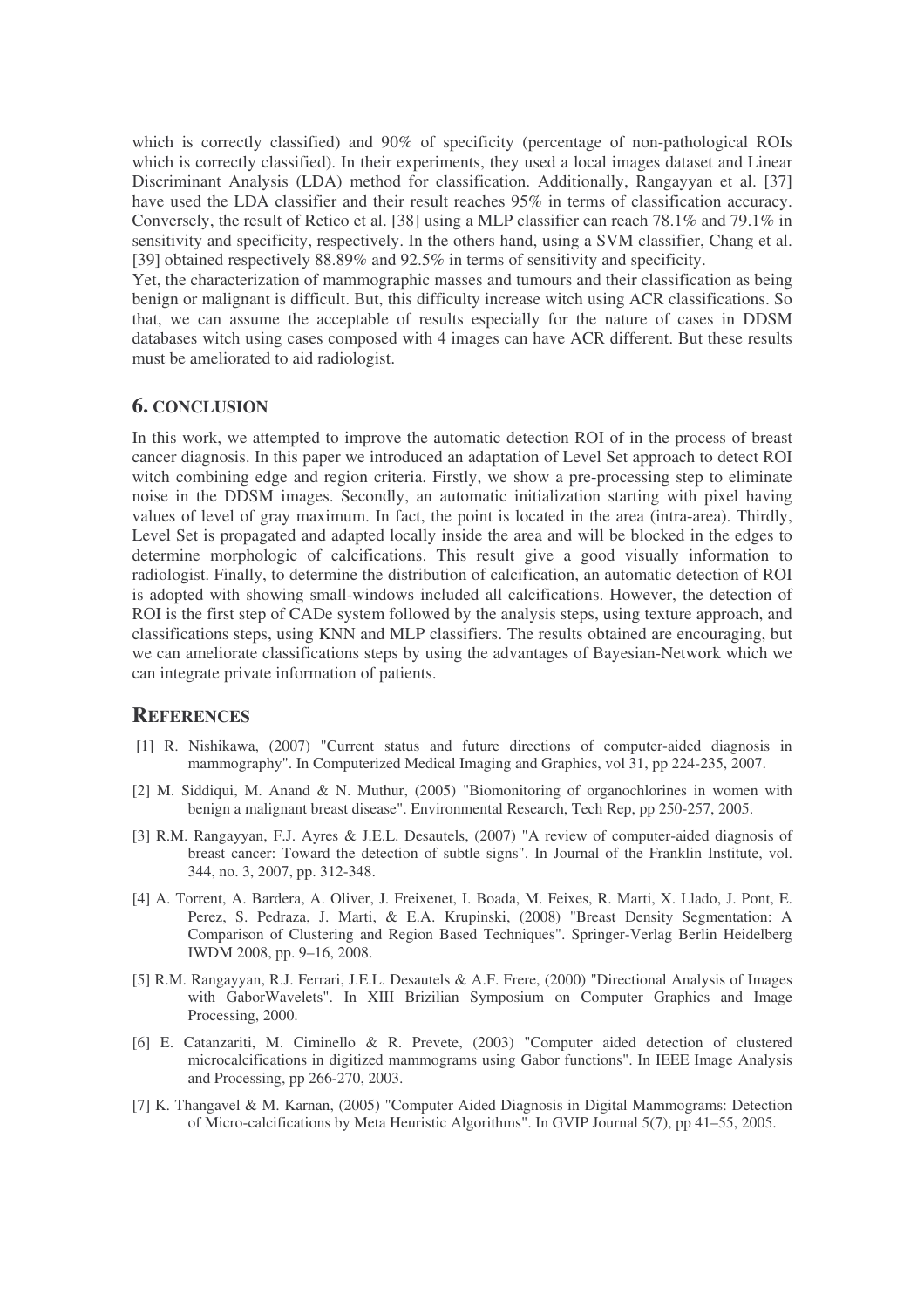- [8] H. Schiabel, V.T. Santos & M.F. Angel, (2008) "Segmentation technique for detecting suspect masses in dense breast digitized images as a tool for mammography CAD schemes". In ACM Special Interest Group on Applied Computing, March 16-20, pp 1333-1337, 2008.
- [9] D. Guliato, R.J. Rangayyan , W. A. Carniell, J.A. Zuff & J. E.L. Desautels, (1998) "Segmentation of Breast Tumors in Mammograms by Fuzzy Region Growing". In International Conference of the IEEE Engineering in Medicine and Biology Society, Vol. 20, No 2,1998.
- [10] R.A. Jadhav & R.A. Thorat, (2009) "Computer aided breast cancer analysis and detection using statistical features and neural networks". In ACM International Conference on Advances in Computing, Communication and Control, January 23–24, pp 283-290, 2009.
- [11] T. Tweed & S. Miguet, (2002) "Automatic detection of regions of interest in mammographies based on a combined analysis of texture and histogram". In International Conference on in Pattern Recognition, Volume 2, pp: 448 – 452, 2002.
- [12] J. Marti, J. Freixenet, X. Munoz & A. Oliver, (2003) "Active Region Segmentation of Mammographic Masses based on Texture, Contour and Shape Features". In Iberian conference on pattern recognition and image analysis, volume 2652, pp 478-485, 2003.
- [13] T. Arodz, M. Kurdziel, T. J. Popiela, E.D. Sevre & D.A. Yuen, (2006) "Detection of clustered microcalcifications in small field digital mammography". In computer methods and programs in biomedicine , volume 81, pp 56–65, 2006.
- [14] S. Liu & E.J. Delp, (1997) "Multiresolution detection of stellate lesions in mammograms". In Proceedings of IEEE International Conference on Image Processing, October 26-29, pp 109-112, 1997.
- [15] S. Biswas & K. Nandy, (2004) "Application of wavelets in detection and classification of microcalcifications in digital mammograms-some recent advantages". In International Conference on Mathematical Biology, 2004.
- [16] C.B.R Ferreira & D.L. Borges, (2001) "Automated Mammogram Classification Using a Multiresolution Pattern Recognition Approach". In IEEE Proceedings of the XIV Brazilian Symposium on Computer Graphics and Image Processing, SIBGRAPI 01, 2001.
- [17] T. Brox, M. Rousson, R. Deriche, & J. Weickert, (2009) "Colour, texture, and motion in level set based segmentation and tracking". In Image and Vision Computing: Elsevier, 6 June 2009.
- [18] R. Ferrari, A. Frere, R.M. Rangayyan, J. desautels & R. Borges, (2004) "Identification of the breast boundary in mammograms using active contour models". In Medical Biological Engineering and Computing, vol no. 42, 2004.
- [19] A. Boucher, P. Jouve, F. Cloppet & N. Vincent, (2009) "Pectoral muscle segmentation on a mammogram". In ORASIS, July 2009.
- [20] J. Ball & L. Bruce, (2007) "Digital mammogram speculated mass detection and spicule segmentation using level set". In Conference of the IEEE EMBS, pp. 23-26, August 2007.
- [21] A. Ahirwar & R.S. Jadon, (2011) "Characterization of tumor region using SOM and Neuro Fuzzy techniques in Digital Mammography". In International Journal of Computer Science and Information Technology, Vol 3, Feb, 2011, pp 199-211
- [22] N. Otsu (1978) "A threshold selection method from grey-level histogram". In IEEE Trans Syst Man Cybern 8:62Y66, 1978.
- [23] J-C Yen, F-J Chang & S. Chang (1995) "A New Criterion for Automatic Multilevel Thresholding". In IEEE Trans on Image Processing, vol. 4, no 3, pp. 370-378, 1995.
- [24] X. Weidong & X. Shunren(2003) "A model based algorithm to segment the pectoral muscle in mammograms". In IEEE International Conference Neural Networks & Signal Processing, China, vol 2, pp 1163-1169, 2003.
- [25] L. Sanz & D. Petkovic, (1988) "Machine vision algorithms for automated inspection of thin-film disk heads". IEEE Transactions on Pattern Analysis and Machine Intelligence, vol 10, pp 830-848, 1988.